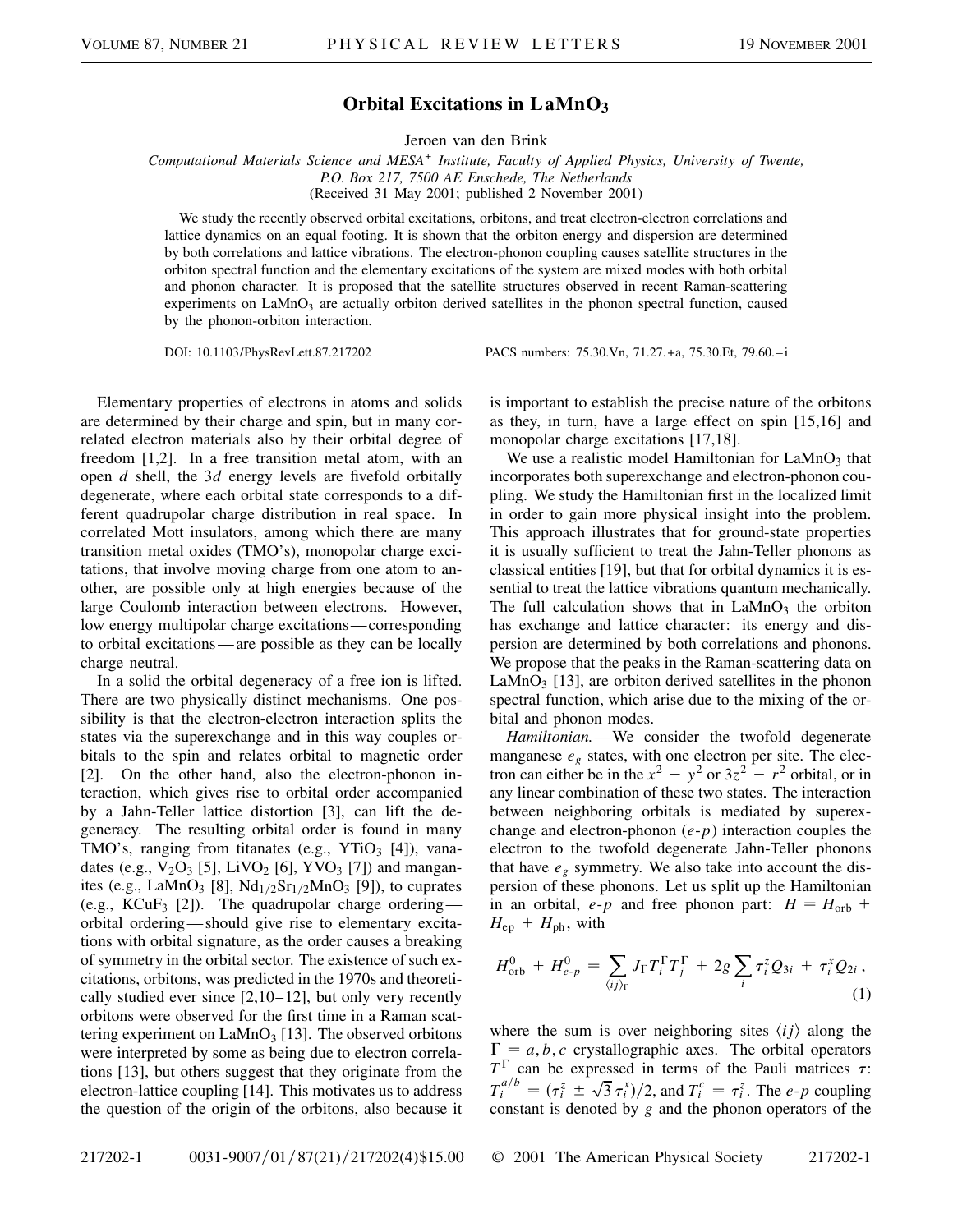so-called  $Q_2$  and  $Q_3$  Jahn-Teller modes with  $e_g$  symmetry are  $Q_{2/3i} = q_{2/3i}^{\dagger} + q_{2/3i}$ . The free phonon part of the Hamiltonian is then

$$
H_{\rm ph}^{0} = \omega_0 \sum_{i} [q_{3i}^{\dagger} q_{3i} + q_{2i}^{\dagger} q_{2i}] + \omega_1 \sum_{\langle ij \rangle_{\Gamma}} Q_{i}^{\Gamma} Q_{j}^{\Gamma}, \quad (2)
$$

where the local phonon energy is given by  $\omega_0$  and the nearest neighbor coupling between the phonons by  $\omega_1$ . The coupled Jahn-Teller modes along the three spatial axes are  $Q_i^{a/b} = (Q_{3i} \pm \sqrt{3} Q_{2i})/2$  and  $Q_i^c = Q_{3i}$  [20]. Note that the orbital excitations are locally charge neutral and do therefore not couple to breathing mode phonons.

The Hamiltonian, Eqs. (1) and (2), is general and one needs to make it more specific in order to describe  $LaMnO<sub>3</sub>$ . This is a prototype of an orbital ordered and Jahn-Teller distorted system and its crystallographic structure basically consists of corner connected  $MnO<sub>6</sub>$ octahedra, where the space between octahedra is filled with Lanthanum atoms. Because of the correlation and Jahn-Teller coupling the octahedra are elongated, with the axis of elongation along the crystallographic *a* direction on one sublattice, and along the *b* direction on the other, such that the reciprocal lattice vector for the orbital order is  $\mathbf{Q} = (\pi, \pi, 0)$ . An intersite phonon coupling arises because the elongation of a  $MnO<sub>6</sub>$  octahedron induces a contraction of the neighboring octahedron, and vice versa, as the octahedra have one corner in common. The orbital order is formally incorporated in the Hamiltonian by performing a rotation of the *T* operators [11], with equal orbital exchange constants  $J_a = J_b = J$  along the two axes in the plane.

*Transformations.*—In analogy with linear spin wave theory, the orbital modes can be found by performing a Holstein-Primakov transformation [11]. We introduce on each site *i* the bosonic orbital operators  $q_{1i}^{\dagger}$  and  $q_{1i}$ :  $\tau_i^z =$  $\frac{1}{2} - q_{1i}^{\dagger} q_{1i}$  and  $\tau_i^x = \frac{1}{2}(q_{1i}^{\dagger} + q_{1i})$ . We see from Eq. (3) that this transformation introduces a term that is linear in the phonon mode  $Q_3$  in  $H_{e-p}$ . This is a consequence of the long range orbital order that we assumed to be present from the beginning: the lattice deforms according to the symmetry of the occupied orbital on each site. The linear term can be gauged away by introducing  $q_3 \rightarrow q_3 + \eta$ , where the shift  $\eta$  is given by  $\eta = g/(\omega_0 - 6\omega_1)$ . After this shift we collect the quadratic and cubic terms in the bosonic operators and find in Fourier space

$$
H_{\rm orb} = \sum_{k} (3J + 4g\,\eta) q_{1k}^{\dagger} q_{1k} - \frac{J\,\gamma_{1k}}{4} \, Q_{1k} Q_{1-k} \,, \quad (3)
$$

$$
H_{e-p} = g \sum_{k,q} 2q_{1k-q}^{\dagger} q_{1k} Q_{3q} + Q_{1k} Q_{2-k}, \qquad (4)
$$

$$
H_{\rm ph} = \omega_0 \sum_{k} \left[ q_{3k}^{\dagger} q_{3k} + q_{2k}^{\dagger} q_{2k} + \frac{\omega_1}{2} (\gamma_{2k} Q_{2k} Q_{2-k} - 3 \gamma_{\parallel k} Q_{3k} Q_{3-k}) \right], \quad (5)
$$

with  $Q_{\nu k} = q_{\nu k}^{\dagger} + q_{\nu-k}$  and the dispersions  $\gamma_{1k} =$  $\gamma_{\parallel k} + \gamma_{\perp k}J_c/J$ ,  $\gamma_{2k} = 2\gamma_{\perp k} - \gamma_{\parallel k}$ , where  $\gamma_{\parallel k} =$  $(\cos k_x + \cos k_y)/2$  and  $\gamma_{\perp k} = \cos k_z$  [21].

Three important consequences of the orbiton-phonon coupling are present in Eqs.  $(3)$ – $(5)$ . First, the coupling to the lattice moves the orbiton to higher energy by an amount  $4g\eta$ . This shift has a straightforward meaning physically: it is the phonon contribution to the crystal-field splitting of the *eg* states caused by the static Jahn-Teller lattice deformation [22]. If, however, an orbital excitation is made, it strongly interacts with the *Q*<sup>3</sup> phonon [Eq. (4)], so that the orbital excitation can be dynamically screened by the Jahn-Teller phonons. The crystal-field splitting and screening are strongly competing as both are governed by the energy scale set by the *e*-*p* coupling. Finally, the orbital and *Q*<sup>2</sup> phonon modes mix, as is clear from the second term of *He*-*p*. This implies that the true eigenmodes of the coupled orbital-phonon system have both orbital and phonon character.

*Localized limit.*—We illustrate the three physical effects of the orbiton-phonon coupling, discussed above, by considering the Hamiltonian of Eqs.  $(3)$ – $(5)$  first in the localized limit, neglecting all dispersion. The Hamiltonian then reduces to

$$
H_{\text{loc}} = (\bar{J} + 2gQ_3)q_1^{\dagger}q_1 + \omega_0(q_3^{\dagger}q_3 + q_2^{\dagger}q_2) + gQ_1Q_2, \qquad (6)
$$

with  $\bar{J} = 3J + 4g\eta$ , which is the sum of the local orbital exchange energy and static phonon contribution to the crystal-field splitting. The Hamiltonian without the last term is exactly solvable by a canonical transformation [23] so that we can obtain the expressions for the 6 by 6 matrix of bosonic Green's functions  $D_{11}(v, t - t') = -i \langle |Tq_{\nu}^{\dagger}(t)q_{\nu}(t')| \rangle, \quad D_{12}(v, t - t') =$  $-i\langle |Tq_{\nu}(t)q_{\nu}(t')| \rangle, \quad D_{21}(\nu, t - t') = -i\langle |Tq_{\nu}^{\dagger}(t)q_{\nu}^{\dagger}(t')| \rangle,$  $D_{22}(v, t - t') = -i \langle |Tq_v(t)q_v^{\dagger}(t')| \rangle$ , with  $v = 1, 2, 3$ . The last term in Eq. (6) couples the orbiton and  $Q_2$ phonon mode and introduces a self energy [24]. We use the on-site Jahn-Teller vibrational energy  $\omega_0 = 80$  meV as a unit of energy, and  $J = \omega_0/2$ , in accordance with Refs. [13,17]. In Fig. 1a the calculated orbiton spectral function,  $-\frac{1}{\pi} \text{Im}D(1, \omega)$ , is plotted. For small *e-p* coupling *g*, most of the spectral weight is in the pole at  $\omega \approx 3J$ , and phonon satellites with decreasing intensity are present at higher frequencies, at energy intervals  $\omega_0$ . The satellites are also known as Frank-Condon side bands [12], and their weight increases with increasing *e*-*p* coupling strength. For larger coupling constants the *average* orbiton excitation energy increases, caused by the increase of the crystal-field splitting, but low and high energy satellites are always present due to the interaction of the orbital excitation with lattice vibrations.

The mixing of orbital and phonon mode gives rise to one extra phonon satellite in the orbiton spectral function, at frequencies below  $\omega_0$ . In Fig. 1b we see that, vice versa, due to the mixing a low intensity orbital satellite at  $\approx 3J$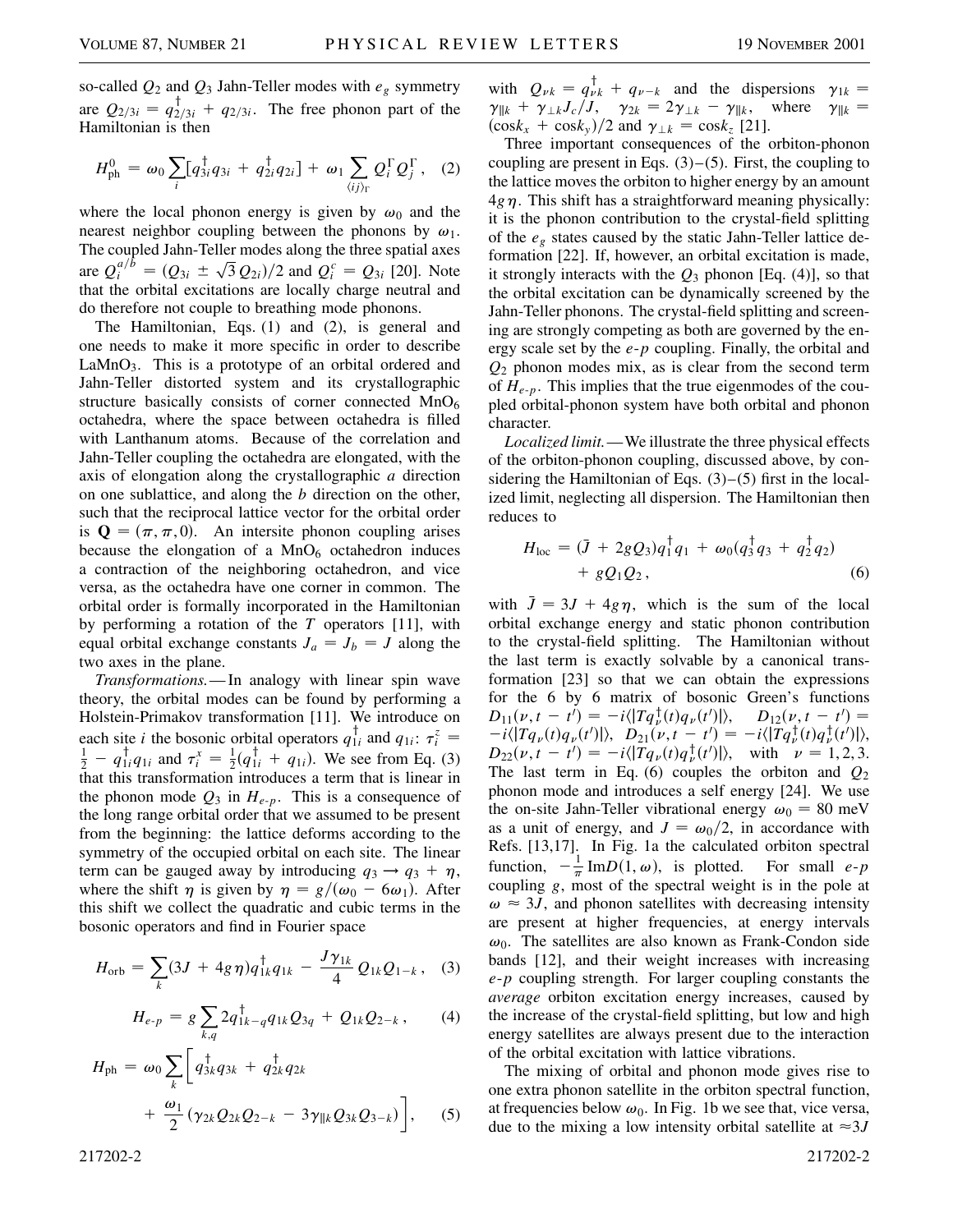

FIG. 1. (a) Orbiton  $(Q_1)$  and (b) phonon  $(Q_2)$  spectral function in the localized limit. The first pole due to the orbital exchange is indicated at 3*J*. In the orbital spectrum the static crystalfield energy  $\bar{J}$  is indicated by  $\nabla$ . The spectral weight in (b) is multiplied by 10 for  $\omega > \omega_0$ .

is present in the *Q*<sup>2</sup> phonon spectral function. The *Q*<sup>2</sup> vibrational mode softens with increasing *g*, in contrast to the *Q*<sup>3</sup> mode, which is not affected by the *e*-*p* interaction.

*Full Hamiltonian.*—The quadratic parts of the Hamiltonian in Eqs. (3)–(5) can be diagonalized by a generalized Boguliobov transformation. For the moment we do not consider the cubic terms, that give rise to the dynamical screening of the orbital excitation. In the transformed operators the Hamiltonian is  $H_{\text{quad}} = \sum_{\nu k} \epsilon_{\nu k} \alpha_{\nu k}^{\dagger} \alpha_{\nu k}$ , with  $q_{\nu k}^{\dagger} = \sum_{\mu} u_{\nu\mu}^{k} \alpha_{\mu k}^{\dagger} + v_{\nu\mu}^{k} \alpha_{\mu-k}$ . The energies of the eigenstates are given by

$$
\epsilon_{1,2k}^2 = \zeta_k + \chi_k \pm [(\zeta_k - \chi_k)^2 + 4g^2 \bar{J} \omega_0]^{1/2},
$$
  

$$
\epsilon_{3k}^2 = \omega_0(\omega_0 - 6\gamma_{\parallel k}\omega_1),
$$
 (7)

with  $\zeta_k = \bar{J}(\bar{J} - \gamma_{1k})/2$  and  $\chi_k = \omega_0(\omega_0 + 2\gamma_{2k}\omega_1)/2$ . The analytical expressions for  $u_{\nu\mu}^k$  and  $v_{\nu\mu}^k$  are rather involved. In Fig. 2 the dispersion of the eigenmodes  $\epsilon_{1k}$ and  $\epsilon_{2k}$  are shown for different sets of parameters, where we used  $J_c/J = 0.5$  [13]. The modes with predominantly phonon character are centered around  $E \approx \omega_0$ , and with orbital character around the crystal-field energy  $\bar{J}$ . For the parameters indicated in Fig. 2b the wave functions of the low energy excitations have on average 95% phonon character and the high energy modes 95% orbital character. Note that the orbiton dispersion is almost entirely due to the exchange coupling *J* and that via the *e*-*p* coupling the orbiton dispersion reflects itself in the effective phonon dispersion.

We now consider the interaction between the eigenmodes via the cubic term in Eq. (4). The cubic terms can be taken into account in a diagrammatic expansion. The first nonzero diagram corresponds to an orbiton that excites a phonon, propagates and absorbs the phonon again, which is a second order process. We calculate the selfenergy due to this process self-consistently, i.e., instead of the bare orbiton propagator, we use the orbiton propagator dressed with phonon excitations. This is equivalent to



FIG. 2. Orbiton and phonon dispersion, neglecting dynamical effects due to the *e*-*p* coupling; (a) without *e*-*p* coupling *g* and without bare phonon dispersion, (b)  $g/\omega_0 = 1/2$ , no bare phonon dispersion, and (c)  $g/\omega_0 = 1/2$ , finite bare phonon dispersion. The points of high symmetry in the Brillouin zone correspond to those of Ref. [13].

the self-consistent Born approximation, as is used, for instance, to calculate properties of a single hole in the *t*-*J* like models [17,25]. This approximation works exceptionally well in *t*-*J* like models, for the problem of a single hole that is strongly coupled to magnons, or phonons [26], giving us confidence in its accuracy for the problem of a single orbital excitation coupled to phonons, which we consider here.

After the Bogoliubov transformation, the single cubic term in Eq. (4) maps into eight different nonzero cubic combinations of the new  $\alpha_{\nu k}$  operators. We can make use of the observation that, in the parameter regime that we consider, the eigenmodes  $\epsilon_{1,2k}$  have almost entirely orbiton c.q. phonon character. The calculated self-energy is therefore dominated by only one of the eight cubic combinations of  $\alpha_{\nu k}$  operators, which is at least an order of magnitude larger than other terms. Physically, this term is due to the orbiton-phonon scattering process described in the previous paragraph.

The self-consistent calculation is performed numerically, taking about  $10<sup>4</sup>$  points in the Brillouin zone and an energy grid with mesh size  $\omega_0/100$ . The resulting orbiton spectral function at two high symmetry points in the Brillouin zone is shown in Fig. 3a, where we used the same parameters as in Fig. 2c. Comparing these two figures, we see that due to the dynamical *e*-*p* coupling the poles with mainly orbital character are shifted to lower frequency and that at higher frequency phonon induced satellites develop. This is not unexpected, as the same happens for the system in the localized limit (see Fig. 1a). A closer look to the orbital spectrum at the  $\Gamma$  point, however, reveals also that the effective *orbital dispersion* is  $\omega_0/2$ , whereas the free orbital dispersion is  $\omega_0$ . The reduced dispersion can be understood as a consequence of polaronic band narrowing: the effective mass of the orbital excitation increases because of its dressing with phonons.

Finally we can compare the calculated spectral function of the Raman-active  $A_g$  and  $B_{1g}$  phonon modes, shown in